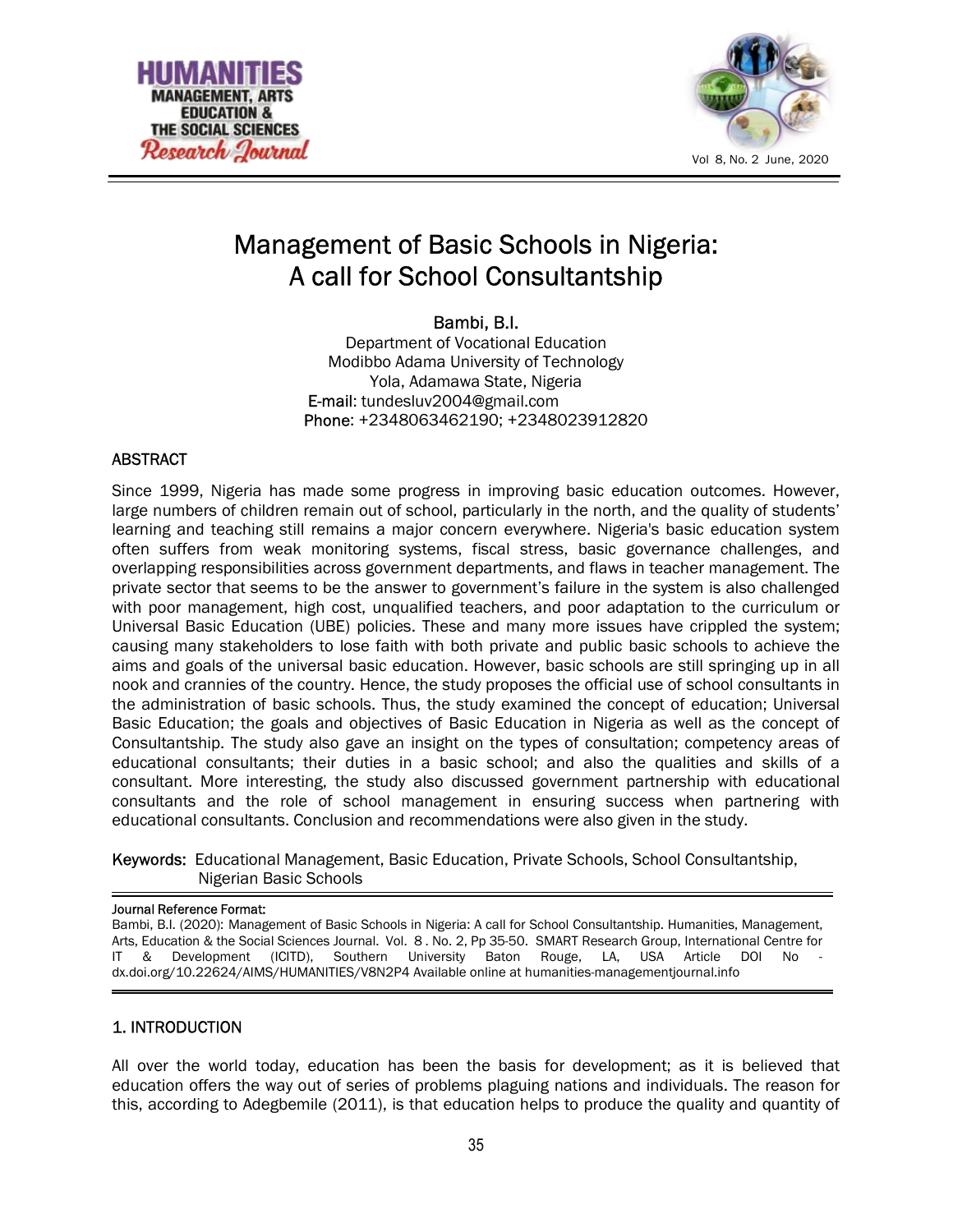



human resources required for the economy's growth using the right mix of inputs. In agreement, Charas (2015) asserted that education plays a prominent role in educating and training of future leaders; as well as serving as a tool for developing high-level technical capacities that underpin economic sustenance and development. Education, which has often been described as the most important aspect of human development, holds the key to a successful living (Bambi, 2020). Thus, education serves as a vital instrument for both individual and societal growth. This is why there has been a lot of emphasis, particularly in recent times, for all citizens of the world to have access to basic education of good quality. Consequentially, this has led to the introduction of the Universal Basic Education (UBE) programme. The programme in Nigeria is aimed at eradicating illiteracy, ignorance and poverty (Universal Basic Education Commission, UBEC, 2013). The expectation on the programme is that free education would be given to learners of varied background; at the lower levels of education in order to avoid wastage of talents.

According to Oduwaiye and Bakwai (2017), basic education refers to the type of education given in the first level of education; although the meaning of basic education changes from country to country. In the past, basic education in Nigeria was equated with six years of primary schooling. Currently, basic education entails the primary education stage and three years of junior secondary school. It embraces formal and non-formal education including education of the marginalized groups within the Nigerian society. Over the past years, basic education in Nigeria has experienced mixed performance. On the positive side, school enrolment has increased while gender disparity in primary education has been reduced significantly in line with the Millennium Development Goals (MDGs) targets in Nigeria. Despite the country's clear commitment to basic education and significant progress in some areas, Nigeria's basic education sector still faces many hurdles including stagnating trends in teachers' quality, low learning outcomes, and persistent inequalities in access. More worrying is that, there is an acute shortage of infrastructures in most basic schools; the ratio of pupils to teachers has also doubled or tripled in some schools; along with poor attendance, teachers' attrition and various security problems (Iwu & Iwu, 2013). The late payment of teachers' salary has also contributed to these challenges.

Babalola and Adedeji (2009) asserted that three decades of exclusive government ownership, control and management of education had been attended by unprecedented failures. These failures have been characterized by poorly trained teachers, poor teaching, poor technology and underfunding (George, Olayiwola, Adewole & Osabuohien, 2013). Some primary schools do not even have enough classrooms and furniture to the extent that classes are held under shades of trees, some pupils carry home their benches and desks, bringing them to school every morning (Olaniyan & Obadara, 2008). The instructional materials needed to aid teaching-learning activities are not available. The out-of-school rate for children aged 6 – 14 increased from 24 to 30 percent between 2010 and 2013, with a high incidence rate in the northern states (95% in 2013), mainly affecting children from the poorest quintiles and rural areas (World Bank Group, 2015). Disturbingly, is that completion rates and basic 6 examination pass rates in public schools show large variations across zones while the literacy rates among basic 4 to 6 pupils are generally low across states in the country. Teachers also, are no longer committed to their jobs because they are not well paid compare to other professions. As public education became increasingly ineffective and inefficient, in the late 20th century; private provision of education became inevitable.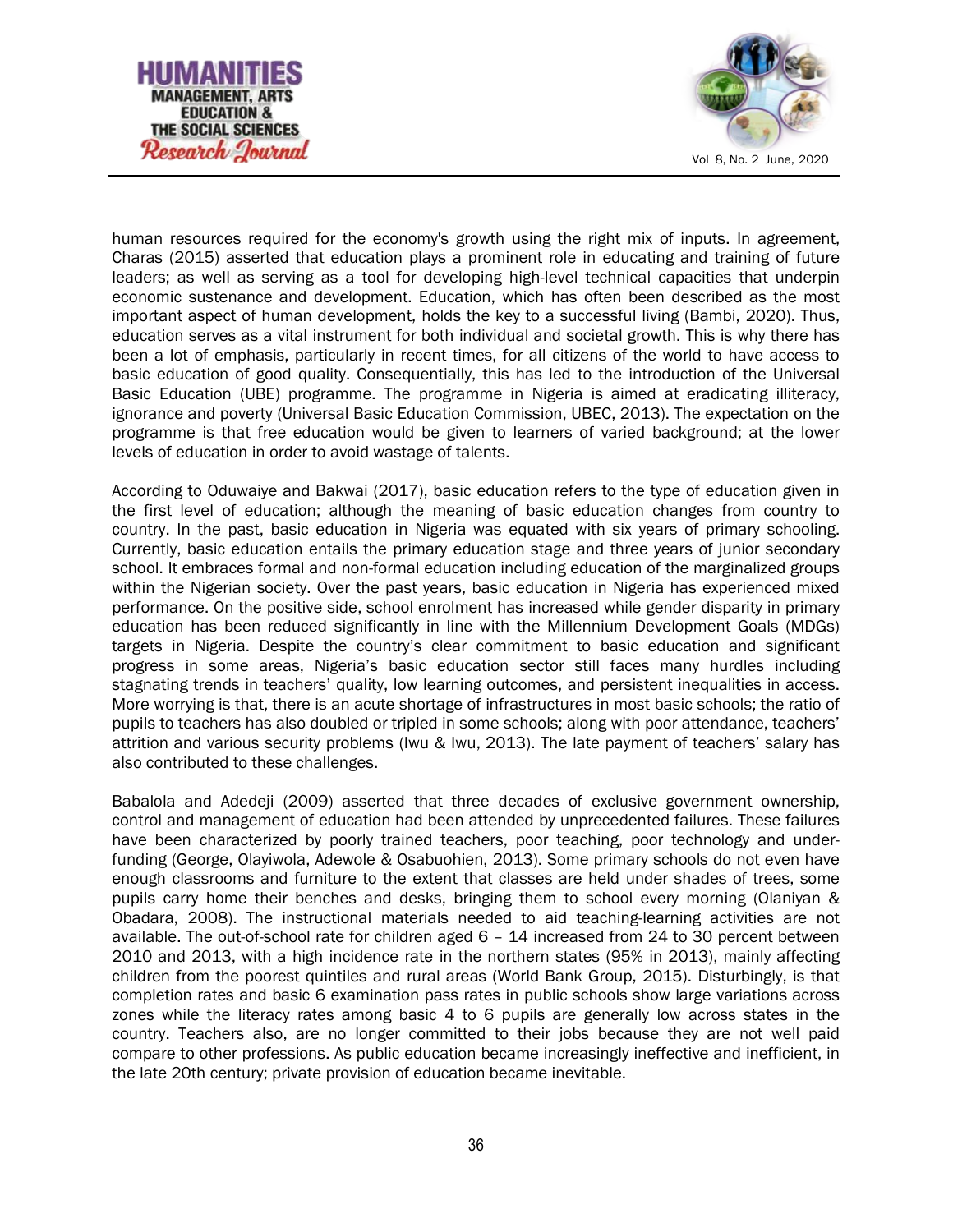



Private schools according to Eze (2010) are those schools that are not administered by local, state or national government which retain the right to select their staff and are funded in whole or part by charging their students, tuition fee rather than with public funds. Schools established by the missionaries, individuals and voluntary organizations belong to this group (Tofi & Onuminya, 2019). Although, in some countries 'private schools' are entirely or mostly funded by the central authority, but they are run privately through Private Public Partnership (PPP). In other countries 'private schools' are entirely or mostly funded and managed privately. In Nigeria, the curriculum is the only part that private schools feel obliged to follow, in order to prepare their students to pass in the national examinations, even though (from the researcher's experience) there is no proper government control over private schools for the full adaptation of the UBE curriculum.

Parents however are increasingly sending children to low-fee private schools because of proximity to their home and perceived better educational quality. Other reasons include teachers' perceived dedication to work; the high level of discipline among teachers and pupils; the early opportunity to train a child; good physical facilities; and the use of English Language as the method of instruction (Onuka, 2008). Cost did not deter parents from enrolling their wards or children once the above factors were present. Although, there is very little actual evidence of the quality of teaching/learning on offer in low-fee private schools (beyond the fact that teachers are more often in the classroom), the limited survey data do indeed suggest that learning outcomes are at least as good if not better on average than in public schools, although they are still low (Humphreys & Crawfurd, 2015).

However, from the above mentioned categories, the curriculum is the only part that private schools feel obliged to follow, in order to prepare their students to pass in the national examinations. While there is no doubt that the private sector has contributed significantly to the growth of the education sector in Nigeria, it is also a reality that there have been some challenges along the way. The efficiency and effectiveness of private schools across Nigeria is marred by the lack of accreditation and high tuition (Efanga & Idante, 2014). Also, most private schools especially the low-fees; often employ mostly unqualified teachers while some even pay the qualified teachers peanuts as salaries. Owing to the fact that there is a high rate of unemployment in the country; they therefore offer cheaper salary, which makes it easier to fire these teachers for poor performance. Some private schools even deduct their staffs' salary as they deem fit based on simplest of excuses such as low students' grades.

Another challenge with private schools is that some low-fee private schools generally complete the primary curriculum in five years (Härmä, 2011); thereby creating gap in a child's education. Moreover, government frequently does not have capacity for effective supervision of either public or private schools. As a result, many private schools operate without formal registration or with limited enforcement mechanisms, enabling children to flow through the school system without acquiring the necessary literacy and numeracy skills (World Bank Group, 2015). Similarly, some private schools have been found to engage in provision of fake or lower standard certificates, contributing to the production of low skills workforce and low learning outcomes.

Evidently, there exist crises in basic schools (both private and public schools) in Nigeria. Regrettably, much of the crisis is traceable to poor management in both sectors. The term 'management' has been defined in various ways. Musaazi, (1982) defined it as a social process concerned with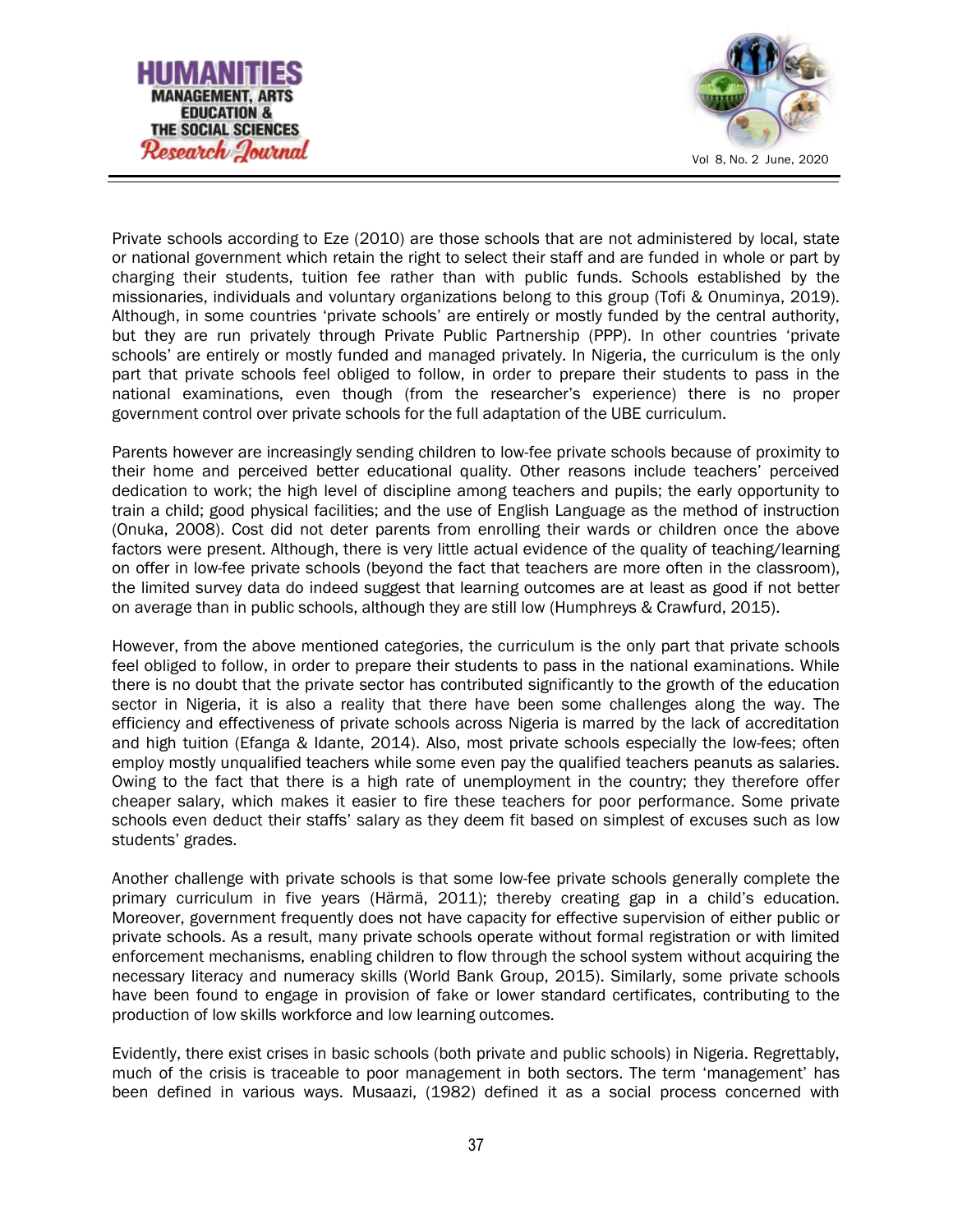



identifying, maintaining, motivating, controlling and unifying formally and informally organized human and material resources within a social system. Adeyemi (2009) explained educational management as the process of providing leadership within an educational system in the way of coordinating activities and making decisions that would lead to the attainment of the school's objectives, which are effective teaching and learning. In the context of this study, educational management is conceptualized to mean a deliberate and systematic process of making plans to source, assemble, allocate and use resources to achieve the aims and objectives of the educational system.

The school management team, which refers to the top school officers such as the principal, viceprincipal and the heads of departments have the responsibility to plan, organize, lead and implement school policies; as well as evaluate staff performance in the teaching-learning process within the school (Kanelechi & Omotere, 2013). They therefore perform the same functions which are; resource, programme planning and policy making; provision and maintenance of funds and facilities; obtaining and development of personnel; improvement of instructional programmes; student personnel services and maintenance of effective interrelationships with the community. The school manager along with his team has the onerous task of leading efficiently and effectively in the development and management of the school resources to achieve the school's goals and objectives. But unfortunately, with the current state of basic education in both private and public schools in the country, the efficiency of these managers in the discharge of their duties is questionable.

Education in Nigeria is rapidly changing, as it is technically tailored towards meeting certain goals such as the Education for All (EFA, 2015) and the Nigeria Vision 20:2020. The requirements of these various national goals from school managers are centred on the advancement of teaching and learning through the implementation of information and communication technology (ICT), and performance based-management (Kanelechi & Omotere, 2013). Since the present educational system in Nigeria is characterized by a variety of changes especially in the light of the COVID-19 pandemic; where most schools are turning to online classes. School managers are not only expected to understand these changes but also to be able to manage them effectively. Against this backdrop, the society expects school managers to quickly adjust or adapt to the changes and innovates the school system as an attempt to achieve equilibrium. Consequently, pressure is going to mount everyday on school managers to improve on the quality of their schools' graduates to meet the global trend.

Since the quality of any educational institution is mostly assessed by the performance of the school's products (Bambi, 2020); such school system must be able to produce individual who is useful to himself, to his society and who will be prepared to meet up with global challenges (Oni, Jegede, Osisami, Ilo, Lawal & Fabine, 2016). The fact is that a greater percentage of the products of basic education cannot stand on their own, and contribute to the achievement of the national goals and objectives. In other words, our basic schools appear ineffective, as low quality products (school leavers) are often produced. This bothers on the leadership functions of school managers to impart positively on people they work with, so as to have successful pupils through giving quality education. Therefore, the study proposes the use of consultantship in management of basic education in Nigeria; as a way of achieving the set goals of the Universal Basic Education.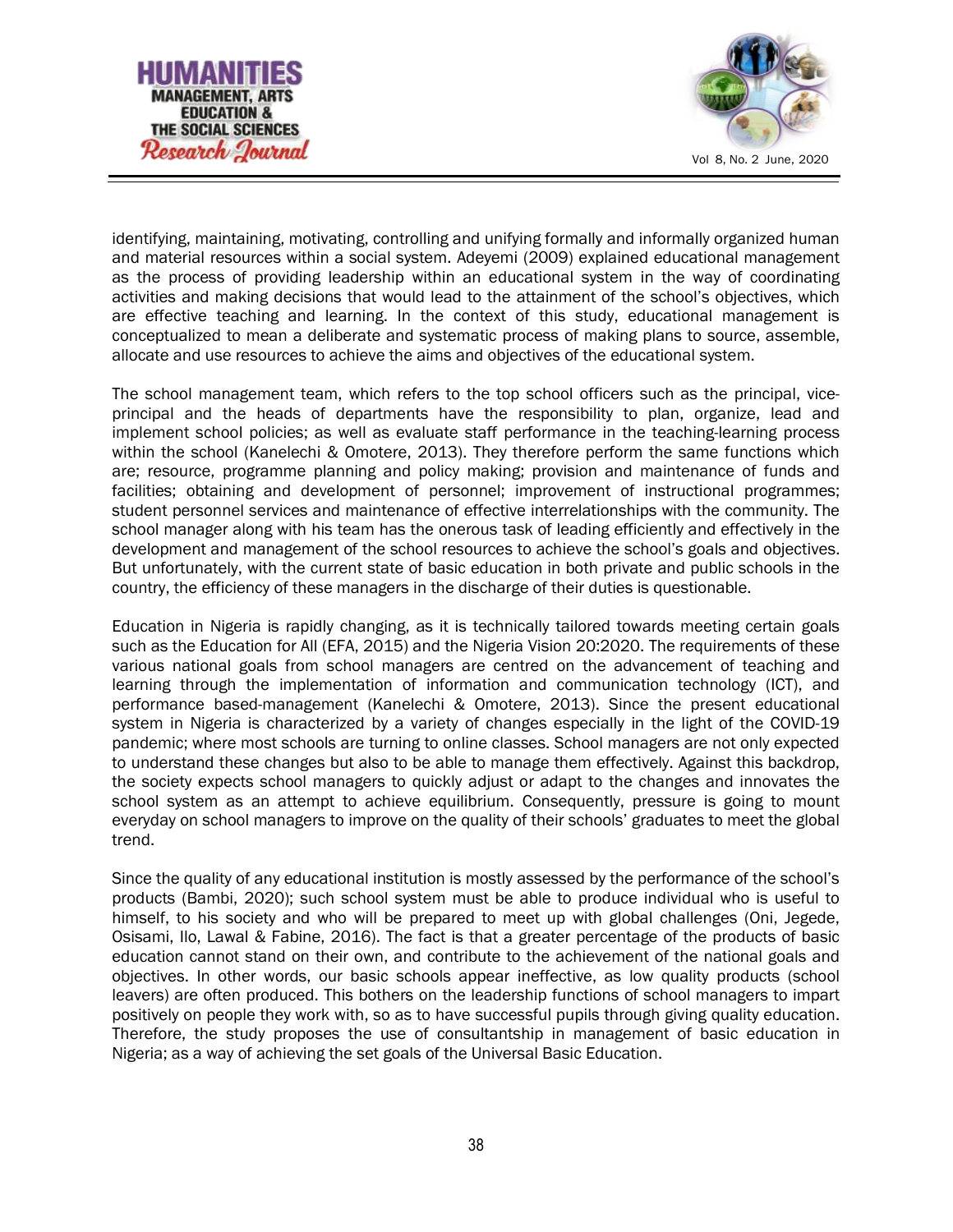



## 2. CONCEPTUAL DEFINITIONS

The concept of Education and Universal Basic Education are discussed below;

#### 2.1 Concept of Education

The term 'education' is a very common and popular word that is uttered by everyone but understood by a very few in its right perspective. The concept of education has been used in a variety of contexts with different meanings. It appears to be as old as the human race; though, during the course of time its meaning and objectives have inevitably undergone certain changes. Let us try to explore the different meanings and viewpoints on education.

From early philosophers; Socrates referred education to mean the bringing out of the ideas of universal validity which are latent in the mind of every man. Plato also stated education as the capacity to feel pleasure and pain at the right moment which develops in the body and in the soul of the pupil all the beauty and all the perfection which he is capable of. To Aristotle, education is the creation of a sound mind in a sound body that helps to develop man's faculty, especially his mind so that he may be able to enjoy the contemplation of supreme truth, goodness and beauty of which perfect happiness essentially consists of. John Dewey opined that education is the reconstruction or reorganisation of experience which adds to the meaning of experience and which increases the ability to direct the course of subsequent experiences. This view implies that the child already has acquired some experiences from his/her interaction with the environment. And education plays a role in reconstructing these experiences in the required direction in order to add meaning to those experiences.

From national icons; Mahatma Gandhi of India remarked that education is an all-round development drawing out of the best in the child's body, mind and spirit. He stated that literacy is not the end of education, and not even the beginning. It is only the means by which men and women can be educated. In his opinion, education should aim at developing self-reliance, where people learn to earn their livelihood. Nelson Mandela the great South African revolutionist commented that education is the most powerful weapon which you can use to change the world. In modern terms, Fabunmi (2005) stated that education is the foundation of every society and a basic tool for individual and national life. Ekundayo and Ajayi (2009) asserted that education is the process of acquiring knowledge, skills and other capabilities.

To Kpolovie (2012), education is the most powerful agent for social transformation, national stability, security, unity, and prosperity. Amirize and Ololube (2018) also posited that education is the key to all development process and produces the right skills and attitudes to move a nation forward (stressing the importance of education and the role of human resources development in a nation's developmental process). Hence, the concept of education in this study is explain as any form of learning that is directed towards the development of the mind and skill for the purpose of improving the individual to better his living and contributions to the society either in a formal or informal setting.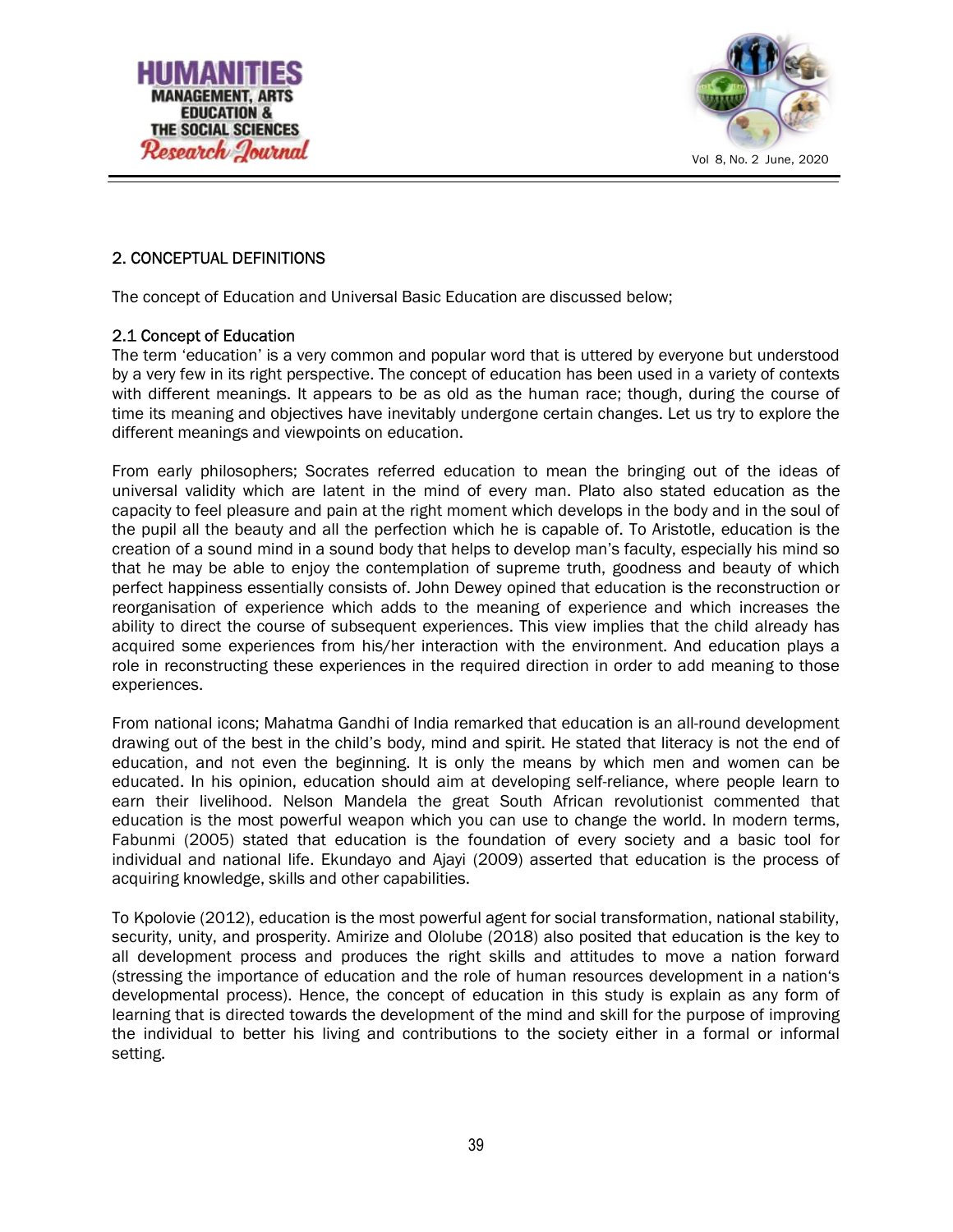



### 2.2 Concept of Universal Basic Education (UBE)

The term universal generally refers to something that exist everywhere or that involves everyone; while basic connotes the starting point or the foundation of an object or programme. In this regard, the universal basic education could be referred to as the education given to all children within a geographical location at the beginning of their life. It is an organized, multi-sect oral, community based education which consist of the acquisition of the skill of reading, written, numeracy, functional knowledge and generative basic education (Aliyu, 2015). According to United Nations Education Scientific and Cultural Organization, UNESCO, basic education is all forms of organized education and training, including to access to information to equip the individual to cope better with work and family responsibility and change the image of themselves (Igagbone & Olagunju, 2006). It is the education meant to meet the basic learning needs of children and youths. Oduwaiye and Bakwai (2017) opined that universal basic education is the type of education given in the first level of education in a country.

In Britain, the Education Act of 1944 guaranteed every citizen education that would be appropriate to his age, aptitude and ability for both elementary education and some years of secondary education (Wokocha, 2001). Education remains free and compulsory in Britain today for children between the ages 5 – 15 years. In the United States of America, although detailed policy on educations varies from state to state, primary education is free and compulsory in public schools; while in Japan, primary education and the first three years of secondary education are currently free and compulsory (Aliyu, 2015). For African countries, the commitment to universal education is a lot more recent and has not been as consistent and coordinated as those of the developed countries for obvious social and economic reasons. However in Nigeria, the National Policy on Education (FRN, 2013) stated that the universal basic education is the education given to all children in the country between the ages of 0 – 15 years. It encompasses the Early Child Care and Development Education (ECCDE) (0 – 4years); Pre-Primary Education (5years); Primary Education (6 – 12 years) and the Junior Secondary Education (13 – 15 years), which is compulsory and free for all children.

#### 2.2.1 Goals and Objectives of Basic Education in Nigeria

According to the UBE implementation guideline, the goals of the Basic Education in Nigeria are to universalize access to basic education, provide a conducive learning environment and eradicate illiteracy in Nigeria within the shortest possible time (UBEC, 2013). The specific objectives of the policy according to the National Policy on Education (FRN, 2013) are to:

- i. Develop in the entire citizenry a strong consciousness for education and a strong commitment to its vigorous promotion.
- ii. Provide free, compulsory universal basic education for every Nigerian child of school-going age.
- iii. Reduce drastically drop-out rate from the formal school system through improved relevance and efficiency.
- iv. Cater for drop-out and out of school children adolescents through various forms of complementary approaches to the provision and promotion of basic education.
- v. Ensure the acquisition of the appropriate level of literacy, numeracy, manipulative and life skill (as well as the ethical, moral and civic value) needed for laying the foundation for lifelong learning (p. 4).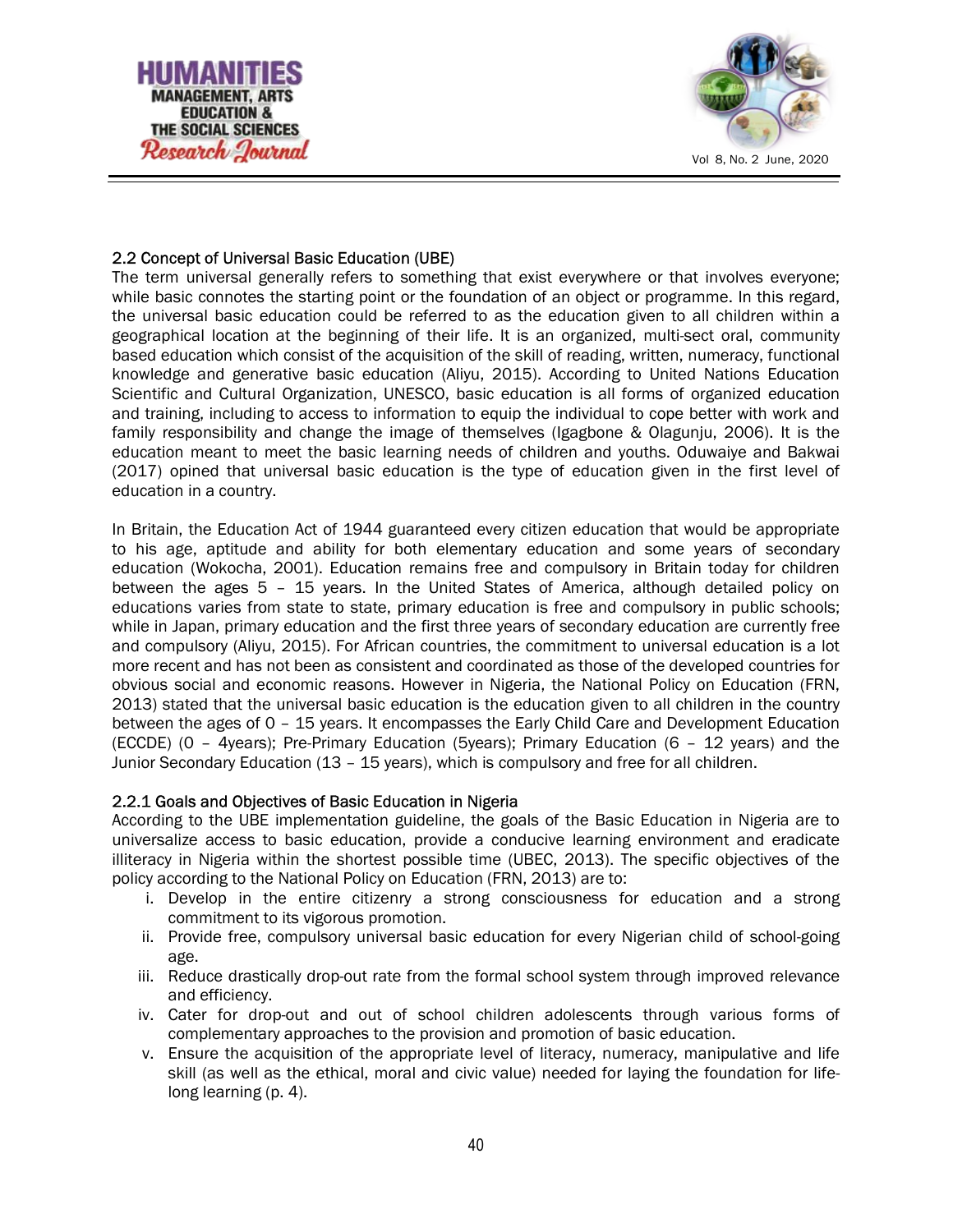



The goals of basic education in Nigeria are to;

- a) Provide the child with diverse basic knowledge and skills for entrepreneurship, wealth generation and educational advancement;
- b) Develop patriotic young people equipped to contribute to social development and in the performance of their civic responsibilities;
- c) Inculcate values and raise morally upright individual capable of independent thinking, and who appreciate the dignity of labour;
- d) Inspire national consciousness and harmonious co-existence, irrespective of differences in endowment, religion, colour, ethnic and socio-economic background, and;
- e) Provide opportunities for the child to develop manipulative skills that will enable the child function effectively in the society within the limits of the child's capacity (p.  $4 - 5$ ).

#### 3. THE CONCEPT OF CONSULTANTSHIP

Consultantship is a form of interpersonal relationship that involves problem solving in the context of the relationship. It involves the basic communication process of utilizing specialised knowledge (Erchul, 2003). Simply put, consultantship is the act of seeking consult from a specialist. The specialist here is known as the consultant. An educational consultant is an individual or organisation body that uses experience in learning, teaching, and assessment to help develop the curriculum, or work with school organisations and learners to identify and support their needs (Threlfall, 2018) especially during challenges, changes, reforms or restructuring. This work entails the provision of consultative and instructional services to teachers, counsellors and field staff or program personnel, school heads and owners in areas requiring specialized knowledge. They often act as a liaison and resource person to private and public agencies in relation to training matters.

In America and Europe, school systems that face a number of legislative, political and resource constraints often partner with consulting firms that are more flexible, agile and adaptive to change. The flexibility of these firms allows them to act across institutional domains (Jaquith & McLaughlin, 2009), making them particularly attractive to school systems interested in broadening their networks. Educational consultants are also attractive to schools because they can provide unbiased and objective opinions on management functions. As third parties, they have no vested interest in the process issues, no power to gain or lose; no territory to expand or contract, and no budget to increase or decrease (Block, 2011). Educational consultants can also enhance school system capacity by contributing a unique set of skills and resources that would otherwise be unavailable to the school community. More importantly, consulting organisations rely heavily on their credibility to generate and sustain their business. That is why, the individual characteristics and practices of consultants who operate within these organisations are critical to their success.

The work of an educational consultant is varied; a school consultant can be generalist, or can specialise in one particular area (Threlfall, 2018). They can work for big, medium or small schools, be self-employed or work as a freelancer. In some cases, education consultants do not necessarily always have direct contact with the learner, and often might work in a role that supports a basic school to deliver teaching and learning strategies or to fix systemic issues. It should also be noted that educational consultants can specialise in a particular form of education, such as: special needs; careers advice and support; subject specialism, e.g. enterprise education, early childhood and STEM;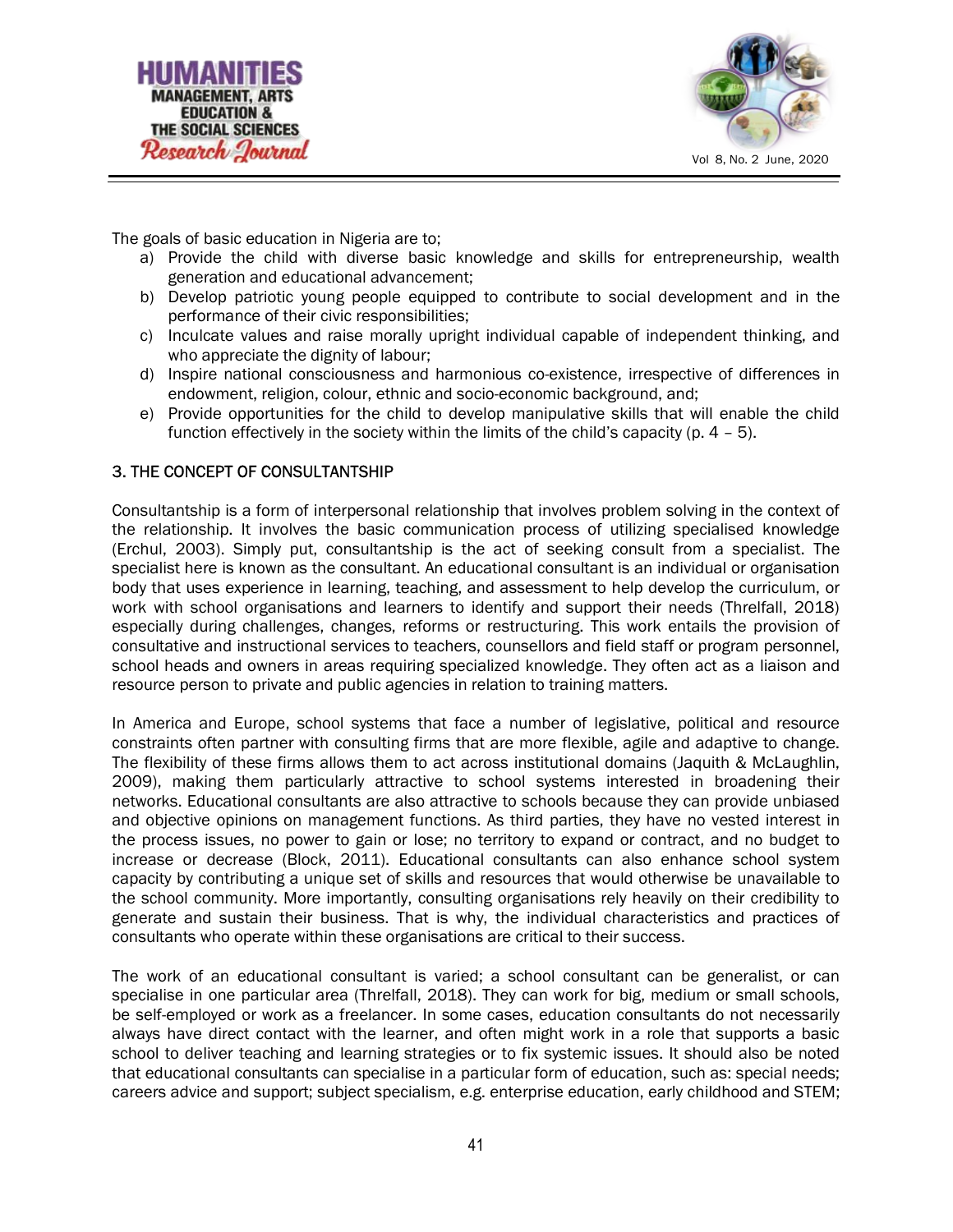



the development of learning products; online or technical education support; examination preparation; teacher training and development; and national or international partnerships development. They however could lead a school project or provide information for clients without intervening in the decision-making process of the school (Qing, Pauline, Sharon & Robert, 2014).

#### 3.1 Types of Consultation

As previously discussed, consultation is simply the sharing of knowledge, wisdom and experience. The consultant therefore puts special knowledge and experience to work, and provide an important service, by sharing his wisdom and expertise with others. This may be through;

- 1. Internal Consultation: this is referred to as non-profit consultation as it generally described working as a consultant without the expectation of receiving any payment or additional compensation. This may be done by the individual or firm without some type of formal contract or agreement for consultation services. For instance. A consultant may render a free service to his colleague, friend or family member based on their relationship. Another instance is also a school consultant rendering school advice to a parent concerning the choice of a school or behavioural management of the child. In other words, this type of consultation is more informal in nature and might not require a written contract, goal or report. It is also more common than an external consultation.
- 2. **External Consultation**: this is regarded as the formal working relationship between a consultant and the client with the expectation of receiving payment or other forms of compensation. This arrangement involves some type of formal contract for consultation services but may not be required. This type of consultation is more formal in nature and would involve writing a contract, goals and report. Other forms of external consulting are;
	- a. Strategic consulting; which aims at identifying the overall direction, goals and strategies of a company or organization within its specific industry sector.
	- b. Management consulting: focuses on how an organization can achieve its stated goals through choosing and implementing strategies, enhancing and streamlining operations, and improving information technology.
	- c. Information technology (IT) consulting: focuses on the applications of technology to help an organization become more efficient and achieve its goals.
	- d. Industry specific consulting: focuses on an industry's special concerns, but may involve any or all the other aspects of consulting described above.

Nowadays, there are new and different types of consulting firms. Consultants are used for training, personal coaching and team building. There are also consultants for marketing, for fundraising, and, of course, for campaigning. But it should be noted that a consultant is more likely to serve as an internal consultant first before venturing into external consultation. This will assist him to hone his consulting skills before venturing into the real world of consultation.

#### 3.2 Competency Areas of Educational Consultants

Consultative work in a school involves providing assistance to teachers, faculty, curriculum supervisors, education/departmental administrators, deans, local education agencies, and educational programs/projects at the state and local levels, in the development, implementation, and evaluation of education programs/projects. Hence, consultants must be competent in the following areas;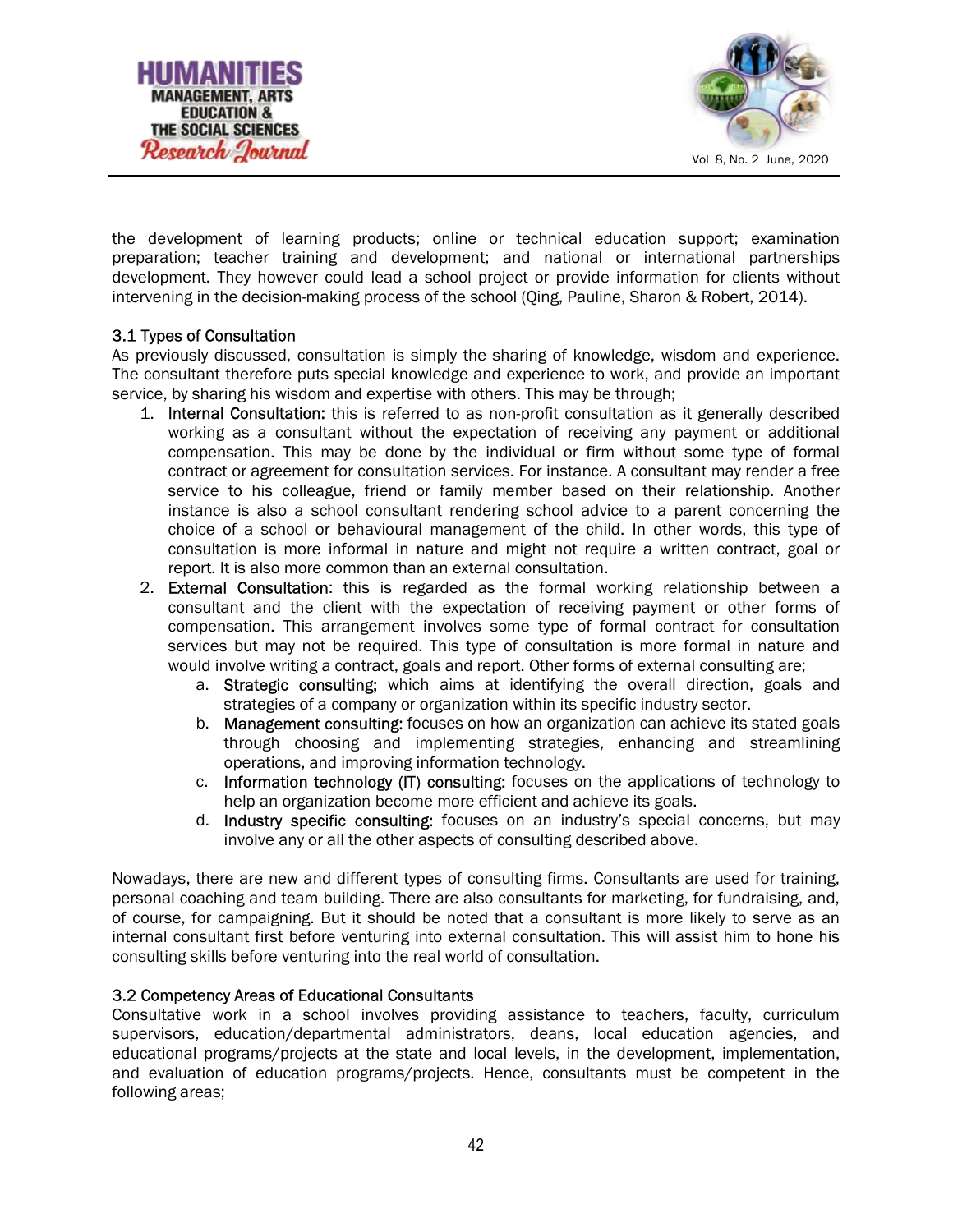

| S/N | Competency                   | <b>Definition</b>                                                                             |
|-----|------------------------------|-----------------------------------------------------------------------------------------------|
| 1.  | <b>Consultation/Advising</b> | Ability to provide advice and counsel. Ability to understand                                  |
|     |                              | client programs, organization and culture.                                                    |
| 2.  | Knowledge-Professional       | Knowledge of and professional skills in specific area(s)                                      |
|     |                              | and keeps current with developments and trends in                                             |
|     |                              | areas(s) of expertise.                                                                        |
| 3.  | <b>Analytical Thinking</b>   | Ability to identify issues and obtain relevant information.                                   |
|     |                              | Ability to relate and compare data from different sources,                                    |
|     |                              | and identify alternative solutions.                                                           |
| 4.  | Communication                | Ability to communicate information to individuals or                                          |
|     |                              | groups; and deliver presentations suited<br>the<br>to                                         |
|     |                              | characteristics and needs of the audience. Ability to                                         |
|     |                              | clearly and concisely convey information orally or in writing                                 |
|     |                              | to individuals or groups to ensure that they understand                                       |
|     |                              | the information and the message. Ability to listen and                                        |
| 5.  | <b>Training</b>              | respond appropriately to others.<br>Ability to lead and guide others to develop new skills or |
|     |                              | knowledge that will enhance their work. Ability to design,                                    |
|     |                              | develop and/or deliver training programs.                                                     |
| 6.  | Research                     | Ability to review and study relevant information from                                         |
|     |                              | various sources to develop new information and identify                                       |
|     |                              | primary and secondary authorities to validate.                                                |
|     |                              |                                                                                               |

Source: Tucker (2017), p. 3

### 3.3 Duties of an Educational Consultant in a School

According to Qing et al. (2014), consultants are often regarded as an advocate for schools; technical expert; trainer or educator; collaborator; identifier of alternatives; fact finder; process specialist and reflector. They however can perform any of the listed duties in a school organisation whether public or private school;

- 1. Develop positive learning environments for students.
- 2. Designs and conducts in-service training sessions for teachers and management in areas of expertise.
- 3. Provides direction and guidance to teachers and management in the planning, development and implementation of effective programs.
- 4. May assess school training needs and provide consultation to management regarding the availability of training resources.
- 5. May develop, coordinate and deliver orientation packages for newly recruited school personnel.
- 6. Ensure positive outcomes for all students.
- 7. Maintain and manage records, reports and documentation.
- 8. Create and initiate accurate special education classes.
- 9. Coordinates workshops or conferences on specialty topics using expert resource people.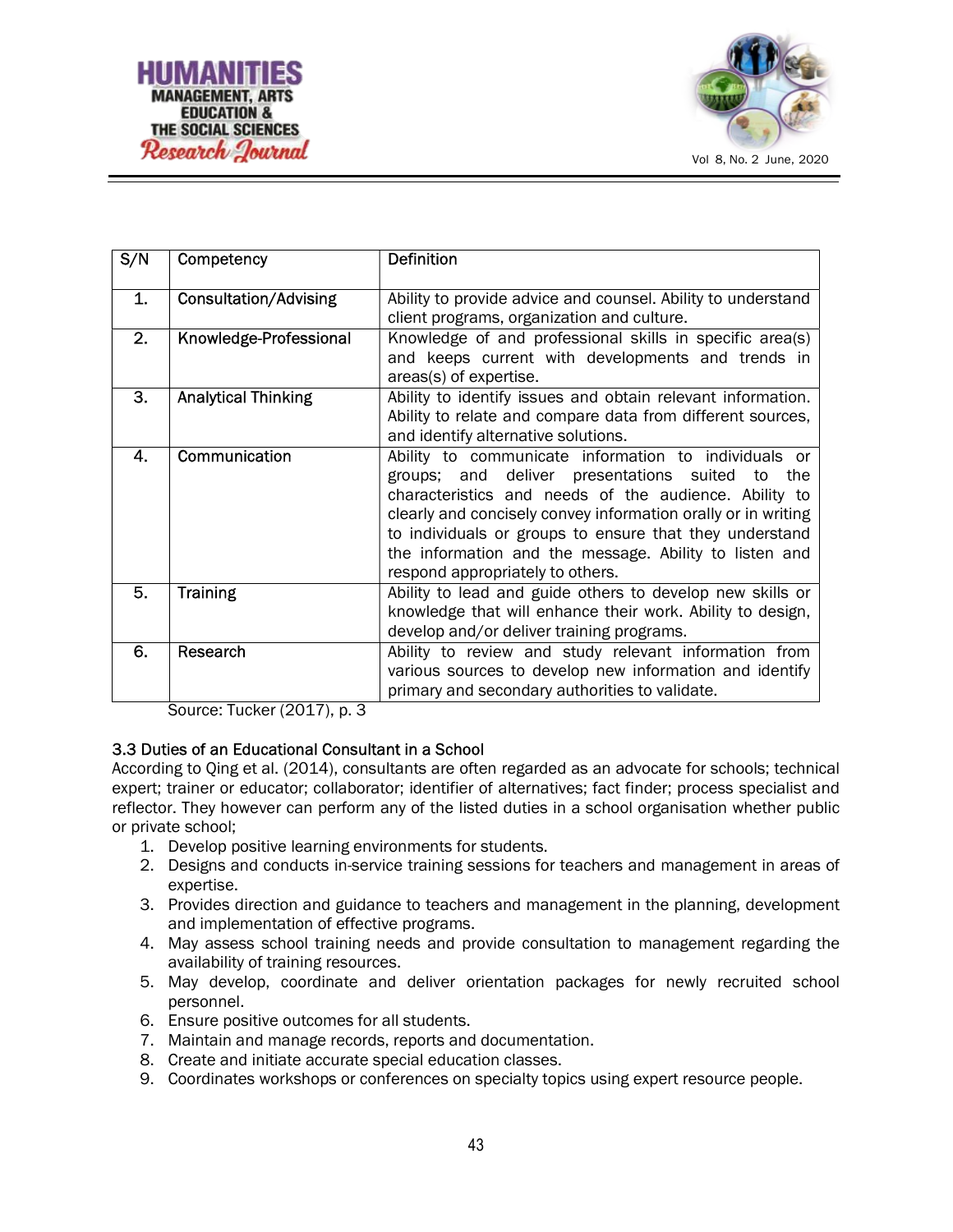



- 10. Designs and prepares programs by selecting appropriate content, determining format and arranging for material and human resources.
- 11. Acts as a resource to management, teachers, private and public agencies regarding educational methods, visual and audio teaching aids, program planning, etc.
- 12. Researches latest professional training concepts in specific fields and provides courses to ensure that staff may effectively apply new technology.
- 13. May act as a consultant to other educational programs in related fields.
- 14. Serves on school committees as required.

#### 3.4 Qualities and Skills of an Educational Consultant

Generally, an educational consultant must at least possess a Master's degree in Education specifically educational management, psychology and early childhood education will be more relevant in a basic school. Educational consultant must have knowledge, experience and credibility in the specific work for which the consulting organisation is sought. The consultant/consulting firm must also possess good understanding of business matters and good knowledge of educational techniques with the ability to plan, co-ordinate and instruct training sessions. Other skills and qualities relevant to the work of an educational consultant are;

- a) a passion for education
- b) good planning and organising skills
- c) a willingness to keep up to date with modern teaching and learning strategies
- d) an ability to meet tight deadlines
- e) an ability to communicate ideas
- f) an ability to build trust and establish relationships
- g) excellent interpersonal skills
- h) ability to work in diverse range of environments
- i) problem-solving skills
- j) considerable knowledge of visual and audio instructional aids and the ability to employ such devices effectively
- k) ability to maintain effective work relationships with public and private agencies and
- l) physically capable of performing the duties assigned

### 4. THE NEED FOR PRIVATE AND PUBLIC PARTNERSHIP WITH EDUCATIONAL CONSULTANTS

Due to decaying conditions in the present universal basic education programme in Nigeria. Public school leaders are facing various clamours for improved performances in basic schools. Private school owners are no exception to these. In response to resource constraints and greater accountability standards, many school systems will have to turn to outside organisations to help facilitate systemic improvements. Additional motivations for private schools to engage in this partnership may include a desire to deliver higher-quality services in order to remain competitive in the market. It should be noted that educational consultants have been around for some time, but it wasn't until 1976 in the United States, that educational consultants collaborated and were recognized for the assistance they provide to both parents and schools (Bozak, 2001).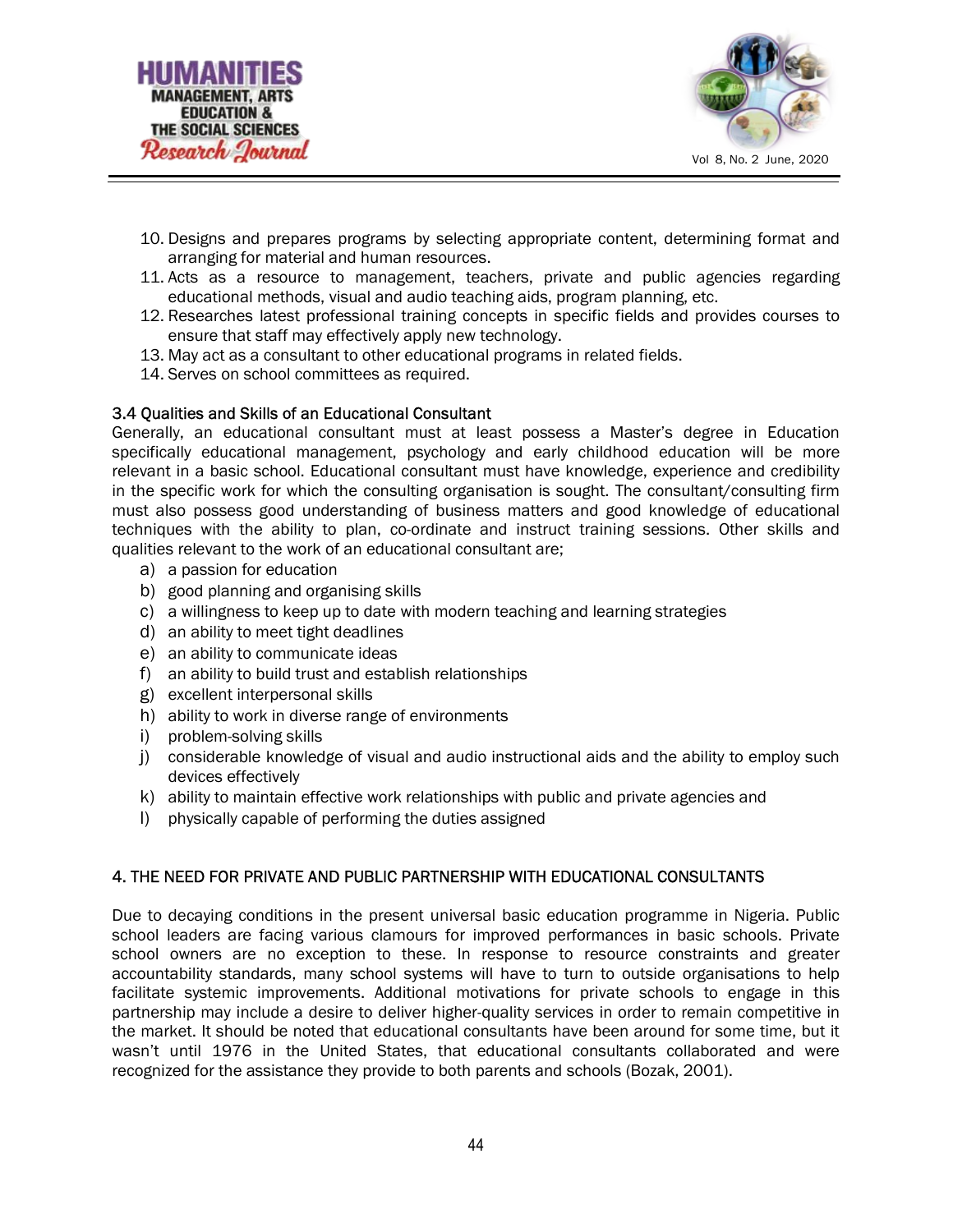



With the help of a consultant, parents in the United States are shown the best school options and students can be referred to suitable schools in a timely manner. This collaboration also sees the United States government giving a competitive grant program called "Race to the Top" incentivie partnerships; with a growing number of organisations thus emerging to provide consulting support to school leaders in pursuit of comprehensive school improvement. Similar initiatives for partnering with educational consultants can be seen around the globe. In the United Kingdom, for example, the new Research Councils, UK (RCUK) issued a national funding call, 'to create a structured and strategic mechanism for Higher Education Institutions to work in partnership with secondary schools' (RCUK, 2012). Similarly, the Australian Government, State and territory governments have entered into several consultancy partnerships; which encourage school systems to engage with higher education providers and to form external partnerships with parents, businesses and local communities (Australian Government Department of Education, 2013). In Czech Republic, the duty of every educational consultant, in accordance with Government Regulation No. 72/2005, is to be able to provide social support and rapid response in a crisis situation (Juklová, 2014). The foregoing shows that these governments have recognise the important role of consultants in school management.

Although in Nigeria, educational consultants have existed in various forms; and are often engaged in private schools, for the purpose of school start-up; management; innovation; examination consulting etc. they are however not as prominent as other consultants in engineering, IT and constructing fields. In 2018, the Universal Basic Education Commission (UBEC) of Nigeria advertised and engaged the services of educational consultants in monitoring and evaluating state universal basic education projects; conduct capacity building workshops and training for teachers in basic education subsector; monitor the performance of federal teachers scheme (FTS) participants on zonal basis; assessment of learning achievement of pupils of basic education schools and creation of statistical database on basic education. This shows the place of school consultantship in assisting government agencies to attain their organisational goals. Therefore, private and public basic school management team should also utilize this opportunity to partner with educational consultants for easy attainment of their school's goals and objectives.

## 5. THE ROLE OF SCHOOL MANAGEMENT IN PARTNERSHIP WITH EDUCATIONAL CONSULTANTS

For a successful partnership between a school management team and the consultant/consulting firm; the management team have some role to play. The school leadership, capabilities, structures and staff are some of the determinants, that influence the school management team's role in ensuring that the skill and expertise of the consultant results in good productivity ((Levin, Datnow & Carrier 2012; Sanders, 2012). Bussey, Welch and Mohammed (2013) however highlighted the followings as key to a successful partnership between school management and consultants;

- 1. Leadership capacity: The school management team must be committed to the improvement and achievement of consultantship. The capability of the leaders must include the ability to manage change within the school, including ability to repeatedly and consistently communicate reason and strategy for change to staff at all levels of the organisation.
- 2. Trusting relationships: The school management team and staff must be willing to trust in the management skills of the consultant, to help restructure or innovate the school towards the achievement of school goals and objectives.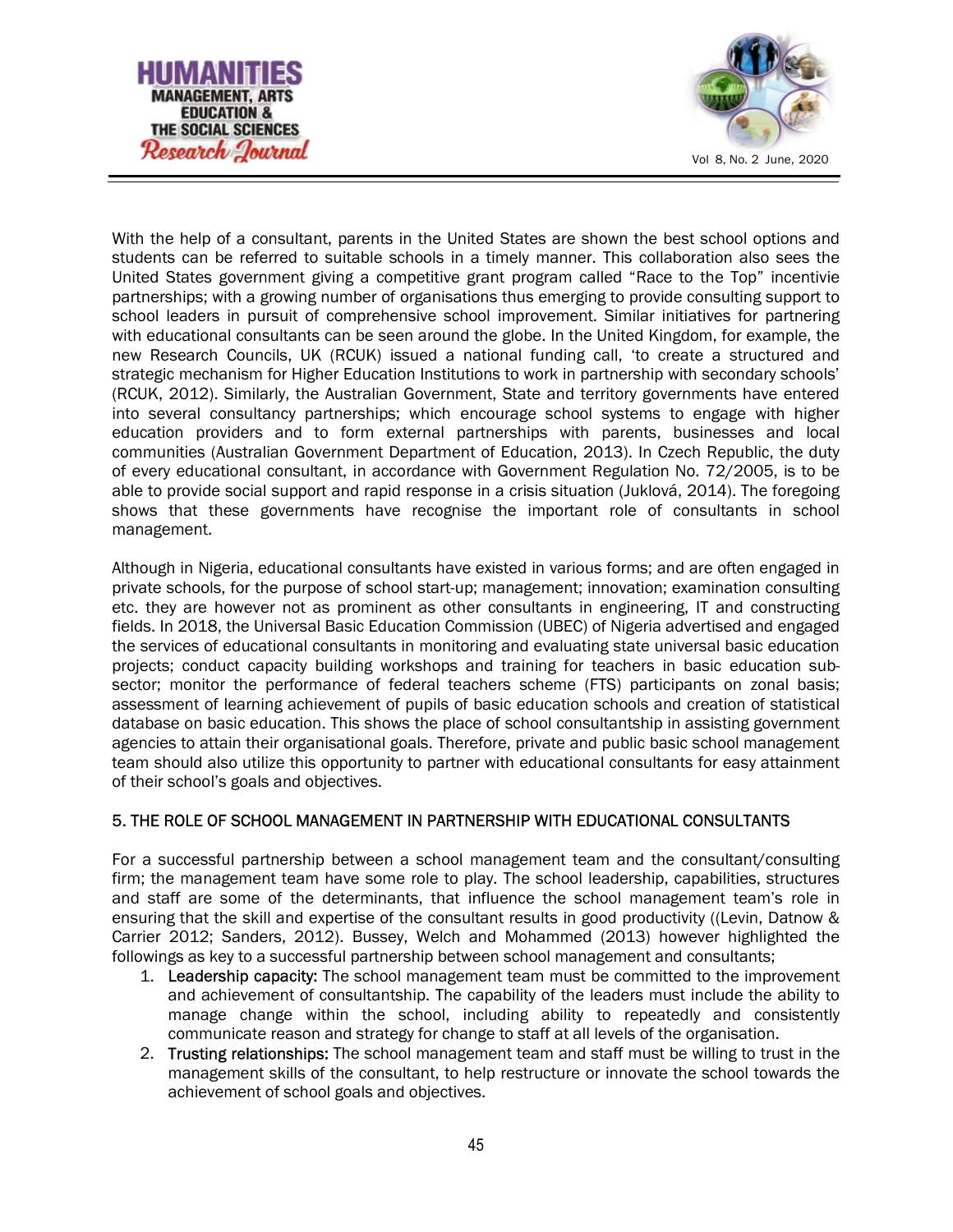



- 3. Structural alignment: This refers to the ability of the school management team to learn and integrate new information resulting from the consulting partnership towards achieving its goals.
- 4. Role expectations: In order to effectively champion change in the school, the management team must clearly define what is expected of the consultant/consulting firm.
- 5. Project management: Ability to systematically move project along by ensuring clear benchmarks and timeline are adhered to, creating and using communication protocols between the consultant and school leaders as well as staff
- 6. Locus of accountability: The school management team must also clearly state the degree to which accountability for success of the partnership with the consultant. The degree to which incentives that reward strong partnership performance or consequences for failing to meet responsibilities of partnership must also be stated.
- 7. Focus on building school system capacity: There must also be a degree to which there is shared understanding that a primary purpose of the partnership is to build school system capacity for systemic improvement.

### 6. CONCLUSION

Educational consultants are individuals or organisational body that uses experience in learning, teaching, and assessment to help develop the curriculum, or work with school organisations and learners to identify and support their need in order to achieve the school goals and objectives. These individual(s) provides consultative and instructional services to teachers, counsellors and other staff or program personnel, school heads and owners in areas requiring specialized knowledge. Their qualities and skills often include good educational background, passion for the development of education, planning skill, interpersonal skill and problem-solving skill. Also, the study revealed that educational consultants have been collaborating with various national governments such as the United States, United Kingdom and Australia to help facilitate school improvements.

Although in Nigeria, educational consultants are sometimes engaged in the start-up and training of teachers in private basic schools; but their service has generally been sparingly. Even thou, the Universal Basic Education Commission (UBEC) recently engage the services of some educational consultants in monitoring and evaluating state universal basic education projects and performance of federal teachers scheme (FTS) participants on zonal basis; as well as to conduct capacity building workshops and training for teachers in basic education sub-sector; and to create statistical database on basic education.

Educational consultants can still offer much more than this. Some of these services include; developing positive learning environments; design and conduct in-service training for school staff; provide direction and guidance to both management and staff; orientate newly recruited staff; and also help to inculcate more technology into the learning process. Hence, private and public basic school management team will not only benefit educational knowledge from these experts; they will also be driving their schools towards the achievement of the Universal basic education goals in Nigeria especially in the current pandemic year, where most school activities have gone on the web.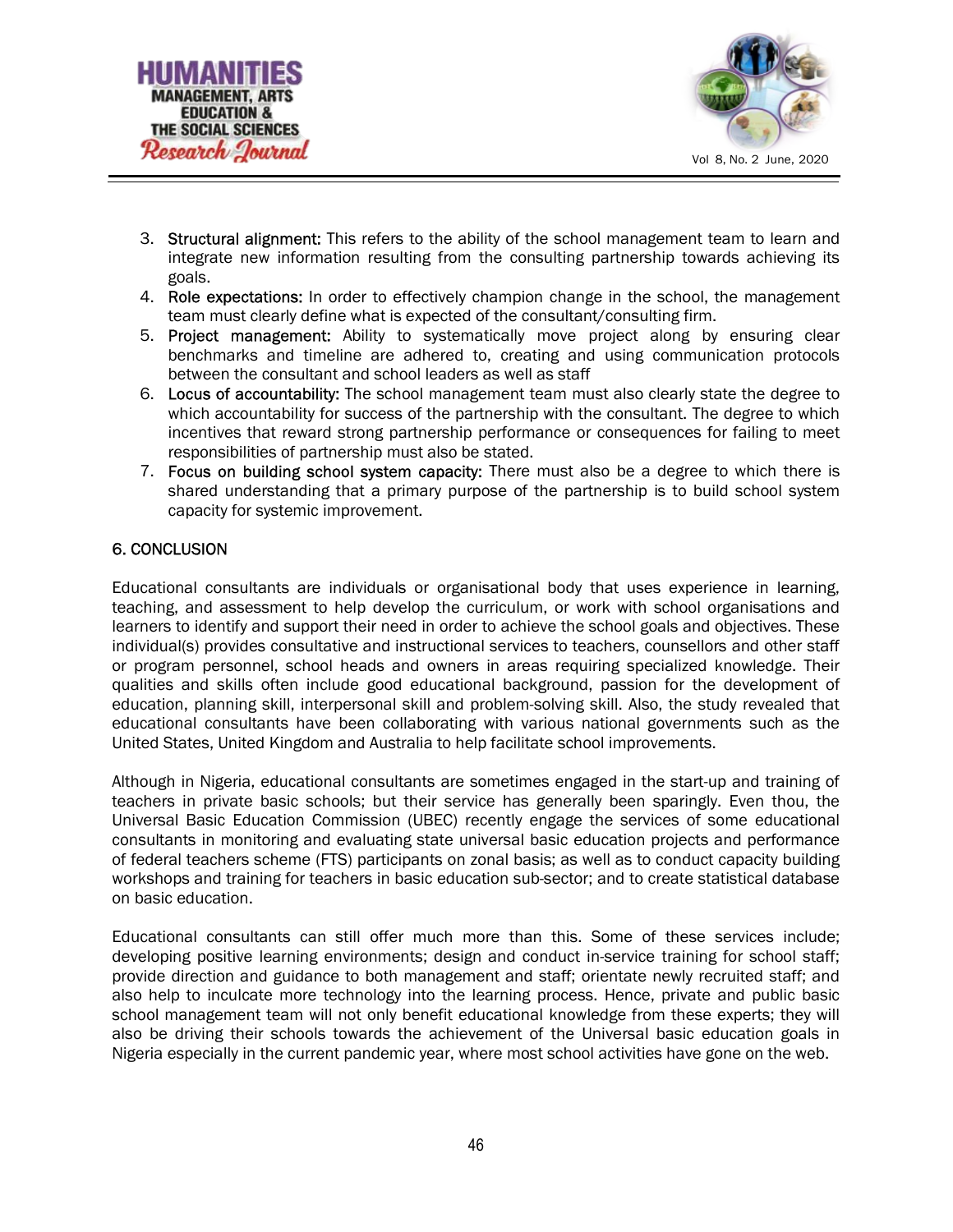



## 7. RECOMMENDATION

In considering the role that educational consultants can play in enhancing the quality of both private and public schools' products in Nigeria and the success therein, the following are thus recommended:

- 1. Government should be willing to engage the services of educational consultants in the running of the day to day affairs of public basic schools.
- 2. The Universal Basic Education Commission in Nigeria needs to engage the services of consultants in monitoring the academic accreditation system in basic schools, especially in order to avoid the practice of academic fraud of school certificates.
- 3. The school management team of a private or public basic school must first be willing to engage the services of a school consultant in their school; and as such set up the necessary mechanisms that can aid their effectiveness.
- 4. The service of a well experienced and qualified educational consultant should be contracted to help develop, restructure or renovate basic schools in Nigeria, especially in the Northeastern part of the country; where insurgent activities have crippled most basic schools, towards school improvements.
- 5. Educational consultants can serve as watch dogs to State Universal Basic Education Board (SUBEB) on issues such as teachers' absenteeism, class attendance, school monitoring and inspection, and follow up on program efficiency etc.
- 6. There is a need for a national body to be set up for the administration, control, management and regulation of all the activities of educational consultants in the country.
- 7. Educational consultants needs to be current on trends in management techniques that can revitalize basic education system in the country
- 8. Educational consultants or consulting firms are also encouraged to advertise more often their services either through social media or mass media in order to get more patronage.
- 9. There is also a need for a national contract agreement between educational consultants and schools that will define the role, expectation, success criteria, fees, duration and termination process of the consulting agreement between consultants and school management, in order to avoid disagreement between the various parties.
- 10. There should also be mutual trust between the intending school management and the consultant/consulting firm.
- 11. Lastly, any individual or group of individuals willing to venture into consulting business should ensure that they are upright and trustworthy in all their dealings, in order not to soil the good name of "Educational Consultant".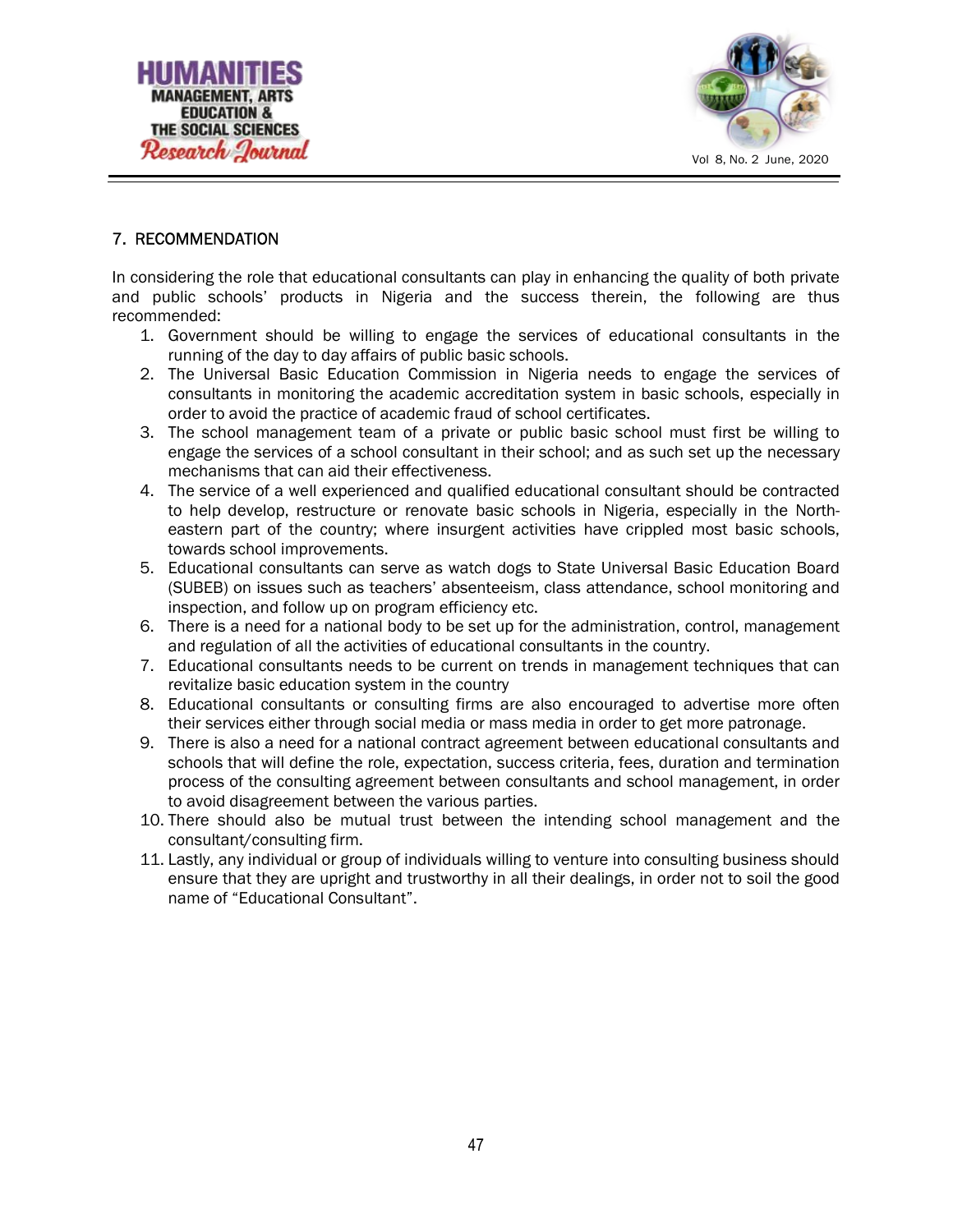



#### **REFERENCES**

- 1. Adegbemile, O. (2011). Human resource availability and students' academic performance in secondary schools in North West Geo – Political Zone of Nigeria. Journal of Education and Practice, 2 (6), 41 – 48.
- 2. Adeyemi, T. O. (2009). The effective management of primary schools in Ekiti State, Nigeria: An analytical assessment. Educational Research and Review, 4 (2), 48 – 56.
- 3. Aliyu, O. A, (2015). Impact assessment of the universal basic education policy on school enrolment in selected local government areas of Kwara State. Public Policy and Administration Research, 5 (1), 97 - 103.
- 4. Amirize, M. & Ololube, N. P. (2018). Principals fund management strategies for effective administration of public secondary schools. International Journal of Scientific Research in Education, 11 (3), 545 – 576.
- 5. Australian Government Department of Education (2013). Smarter schools. Accessed October 22, 2018 from http://smarterschools.gov.au
- 6. Babalola, J. B. & Adedeji, S. O. (2009). Deregulation of provision of education in Nigeria: Truth, torture and tactics from American experience. In: O. M. Afolayan, ed., Multiculturalism in the Age of Mosaic; Essays in Honour of Rudolph G. Wilson. New York: Nova Science Publishers Inc., 159 – 170.
- 7. Bambi, B. I. (2020). A tool for enhancing quality of services in Nigerian Universities using strategic planning. Social Informatics, Business, Politics, Law and Technology Journal, 6(2), 1 - 12
- 8. BizFilings (n. d.). A guide to starting and running a consulting business. BizFilings and Business Owner's Toolkit
- 9. Block, P. (2011). Flawless consulting: A guide to getting your expertise used. (3<sup>rd</sup> ed). San Francisco, CA: Pfieffer.
- 10. Bozak, S. G. (2001). Choosing an educational consultant. Retrieved on the  $10<sup>th</sup>$  of July, 2020 from http://www.schoolplacement.com
- 11. Bussey, L. H., Welch, J. C. & Mohammed, M. B. (2013). Effective consultants: A conceptual framework for helping school systems achieve systemic reform. School Leadership & Management, 34 (2), 156 – 178.
- 12. Charas, M. T. (2015). The role of committees in decision making in University of Maiduguri. IOSR Journal of Humanities and Social Science (IOSR-JHSS), 20, (9), 34 – 42.
- 13. Efanga, S. I. & Idante, G. O. (2014). Educational costs and demand for private secondary schools in Akwa Ibom State, Nigeria. British Journal of Education, 2 (4), 85 – 91.
- 14. Ekundayo, H. T. & Ajayio, I. A. (2009). Towards effective management of university education in Nigeria. International NGO Journal, 4 (8), 342 – 347.
- 15. Erchul, W. P. (2003). Communication and interpersonal process in consultation. Guest editor's comments. Journal of Educational and Psychological Consultation, 14 (2), 105 – 107.
- 16. Eze, F. N. (2010). Influence of school environment on academic achievement of students of public secondary school in Enugu State. Master's Thesis: University of Nsukka, Nigeria.
- 17. Fabunmi, M. (2005). Historical analysis of educational policy formulation in Nigeria: Implications for educational planning and policy. International Journal of African & African American Studies,  $4(2)$ ,  $1 - 7$ .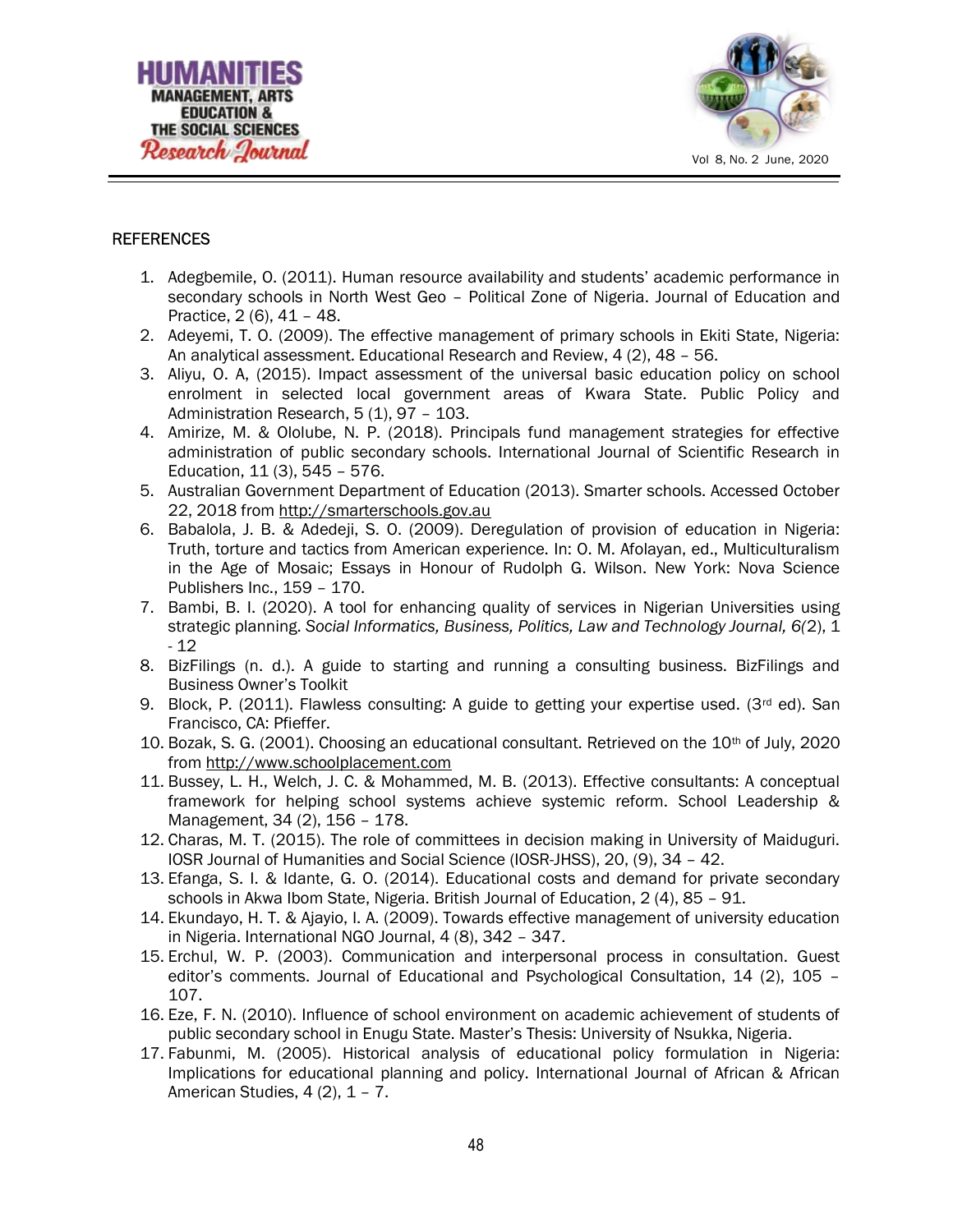



- 18. Federal Government of Nigeria, FRN, (2013). National policy on education ( $6<sup>th</sup>$  ed.). Abuja: NERDC Press.
- 19. George, T. O., Olayiwola, W. K., Adewole, M. A. & Osabuohien, E. S. (2013). Effective service delivery of Nigeria's public primary education: The role of non-state actors. Journal of African Development, 15 (1), 221 – 245.
- 20. Härmä, J. (2011). Study of private schools in Lagos. Education Sector Support Programme in Nigeria Report No. LG 303. Abuja: ESSPIN Publication.
- 21. Humphreys, S. & Crawfurd, L. (2015). Issues of educational access, quality, equity and impact in Nigeria: The EDOREN review of the literature on basic education. Abuja: Education Data, Research and Evaluation, Nigeria (EDOREN) initiative.
- 22. Igagbone, I. F. & Olagunju, T. F. (2006). Intestinal helminth parasites in school children in Iragbiji, Boripe Local Government, Osun State, Nigeria. African Journal of Biomedical Research, 9 (1), 63 – 66.
- 23. Iwu, C. G. & Iwu, I. C. (2013). Factors inhibiting effective management of primary schools in Nigeria: The case of Ebonyi State. Journal of Social Science, 35 (1), 51 – 60.
- 24. Jaquith, A. & McLaughlin, M. (2009). A temporary, intermediary organization at the helm of regional education reform: Lessons from the Bay Area School reform collaborative. Springer International Handbooks of Education, 23 (1), 85 – 103.
- 25. Juklová, K. (2014). Reflection on the role of educational consultant in contemporary Czech schools. Procedia - Social and Behavioral Sciences, 112, 408 – 412.
- 26. Kanelechi, C. K. N. & Omotere, T. (2013). The new roles of school managers in managing educational changes in Nigerian schools. European Scientific Journal, 9 (25), 160 – 170.
- 27. Kpolovie, P. J. (2012). Education reform without evaluation designs: Nigeria at risk. Owerri: Spring Field Publishers Ltd. 1 – 360.
- 28. Levin, B., Datnow, A. & Carrier, N. (2012). Changing school district practices. Jobs for the future.http://www.studentsatthecenter.org/sites/scl.dldev.com/files/Changing%20School% 20District%20Practices.pdf
- 29. Musaazi, J. C. S. (1982). The theory and practice of educational administration. London & Basingstoke: Macmillan Press Limited.
- 30. Oduwaiye, R. O. & Bakwai, B. (2017). The role of school-based management committee in the improvement of girl-child participation in basic education in North-west Zone, Nigeria. Journal of Educational Foundations and Development, 6, 80 – 95.
- 31. Olaniyan, D. A. & Obadara, O. E. (2008). A critical review of management of primary education in Nigeria. International Journal of African & African American Studies, 2 (1), 9 – 20.
- 32. Oni, J. O., Jegede, A. A., Osisami, R. A., Illo, C. O., Lawal, R. O. & Fabinu, F. A. (2016). Enhancing access to and quality of basic education through head teachers' leadership functions. International Journal of Educational Administration and Policy Studies, 8 (4), 33 – 36.
- 33. Onuka, A. O. (2008). An evaluation of parents' patronage of private primary schools in Abeokuta, Nigeria. International Journal of African and African-American Studies, 7 (2), 58 – 70.
- 34. Qing, H., Pauline, F., Sharon, W. & Robert, M. (2014). The role of consultants in organizational learning. Journal of Management Policy and Practice, 15 (4), 29 – 39.